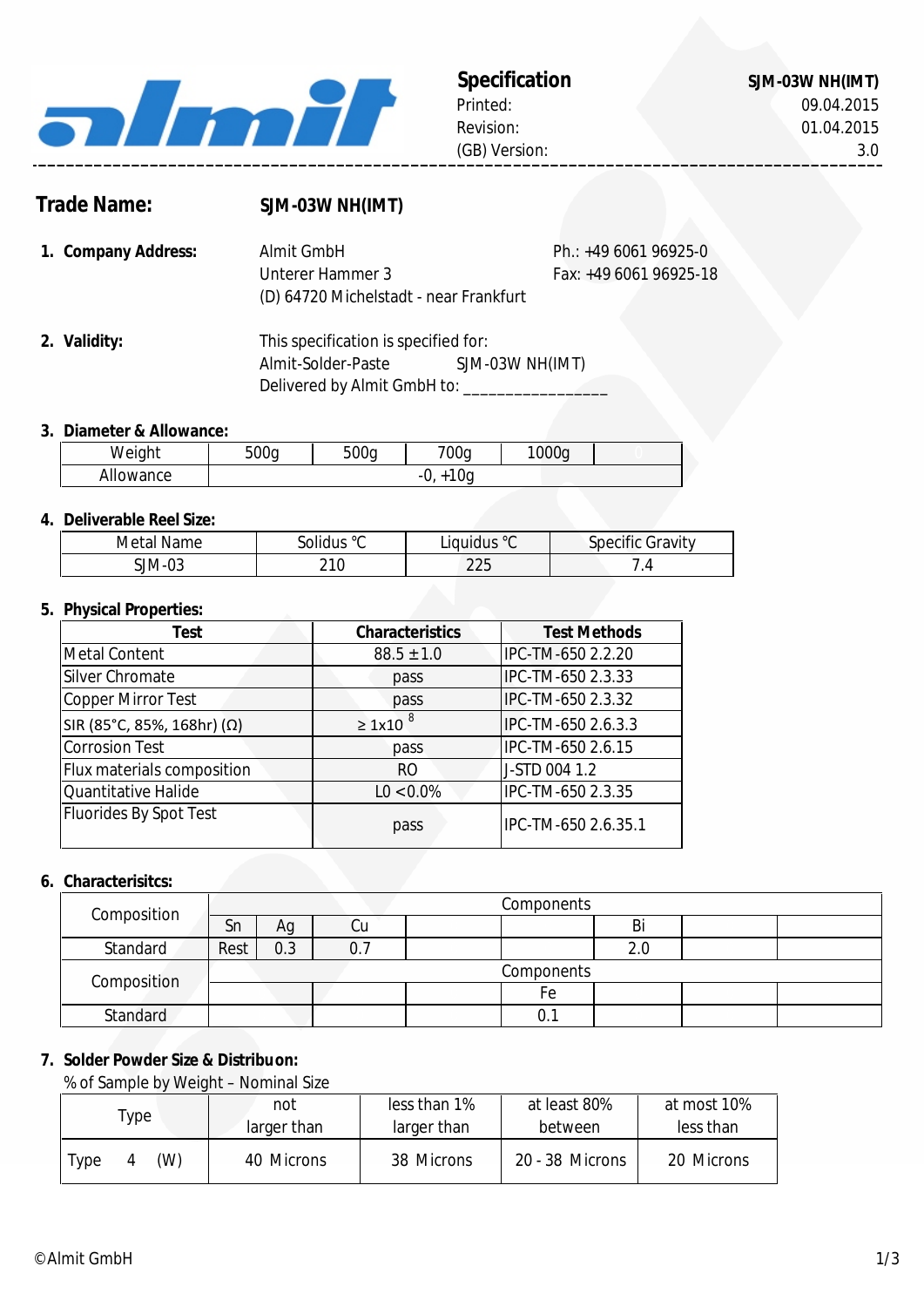#### **8. Lot-Size:** A single lot contains 500kg which is the amount of one melting.

# **9. Quality and Inspecon:**

Inspecon items are applied to each lot as follows:

| Test<br>No. | Inspection Item          | Contents                                                        | Standard                           |                                                                   |
|-------------|--------------------------|-----------------------------------------------------------------|------------------------------------|-------------------------------------------------------------------|
|             | Appearance               | Color                                                           |                                    | Comparison with Limit Specimen                                    |
| 2           | Weight                   | Net Weight                                                      | $-0; +10$                          | (g)                                                               |
| 3           | Solder Powder Size       | $20 - 38 \mu m$ (W)                                             | $94 \leq$                          | (wt%)                                                             |
|             |                          | Sn                                                              | Rest                               | $(wt\%)$                                                          |
| 4           |                          | Ag                                                              | $0.3 \pm 0.1$                      | (wt%)                                                             |
|             | <b>Metal Composition</b> | Bi                                                              | $2.0 \pm 0.2$                      | $(wt\%)$                                                          |
|             |                          |                                                                 |                                    | (wt%)                                                             |
| 5           |                          | Flux Content                                                    | $11.5 \pm 0.5$                     | $(wt\%)$                                                          |
| 6           |                          | <b>Solder Balling Test</b>                                      |                                    | Comparison with Limit Specimen                                    |
| 7           | Characteristics          | Viscosity<br>(Spiral type, 10rpm, 25°C)<br>$(IPC-650-2.4.34.3)$ | $210000 \pm 30000$<br>$210 \pm 30$ | $(Pa \cdot s)$<br>(cps)                                           |
| 8           |                          | Solderability on Cu-Plate                                       |                                    | Comparison with Limit Specimen                                    |
| 9           |                          | <b>Dryness</b>                                                  |                                    | Chalk powder should be easily removed<br>from each test specimen. |

\*Straight lines of solder paste are printed on a JIS-2 type substrate then reflowed. The reflowed solder is examined with a stereo microscope at 30X magnification. No more than 2 solder balls larger than one fifth the size of the pattern gap is allowed per gap.

### **10. Packing:**

|       | Individual Package      | Outer Package    |               |  |
|-------|-------------------------|------------------|---------------|--|
| Unit  | Packing                 | Unit             | Packing       |  |
| 500g  | Polyethylene bottle     | 10kg ; 20kg      |               |  |
| 500g  | 6 oz Catridge           | 10kg             |               |  |
| 700g  | <b>Proflow Cassette</b> | 7kg ; 14kg       | Cardboard Box |  |
| 1000g | 12 oz Catridge          | 15 <sub>kq</sub> |               |  |
|       |                         |                  |               |  |

### **11. Identification:**

|                    | Polyethylene bottle  | Cardboard        |
|--------------------|----------------------|------------------|
| Name               | Almit-Solder-Paste   | same as the left |
|                    | SJM-03W NH(IMT)      |                  |
| Lot Nr.            | 120119-9<br>(EX)     | dto.             |
| Solder Powder Size | 20 - 38 µm           | dto.             |
| Date of Mfg.       | 19.01.2012<br>(EX.)  | dto.             |
| Net Weight         | (EX.)<br>500g        | dto.             |
| Maker              | Nihon Almit Co. Ltd. | dto.             |

### **10.**

**Nihon Almit Co. Ltd.** Almit Bldg., 2-14-2 Yayoicho, Nakano-ku, Tokyo, Japan